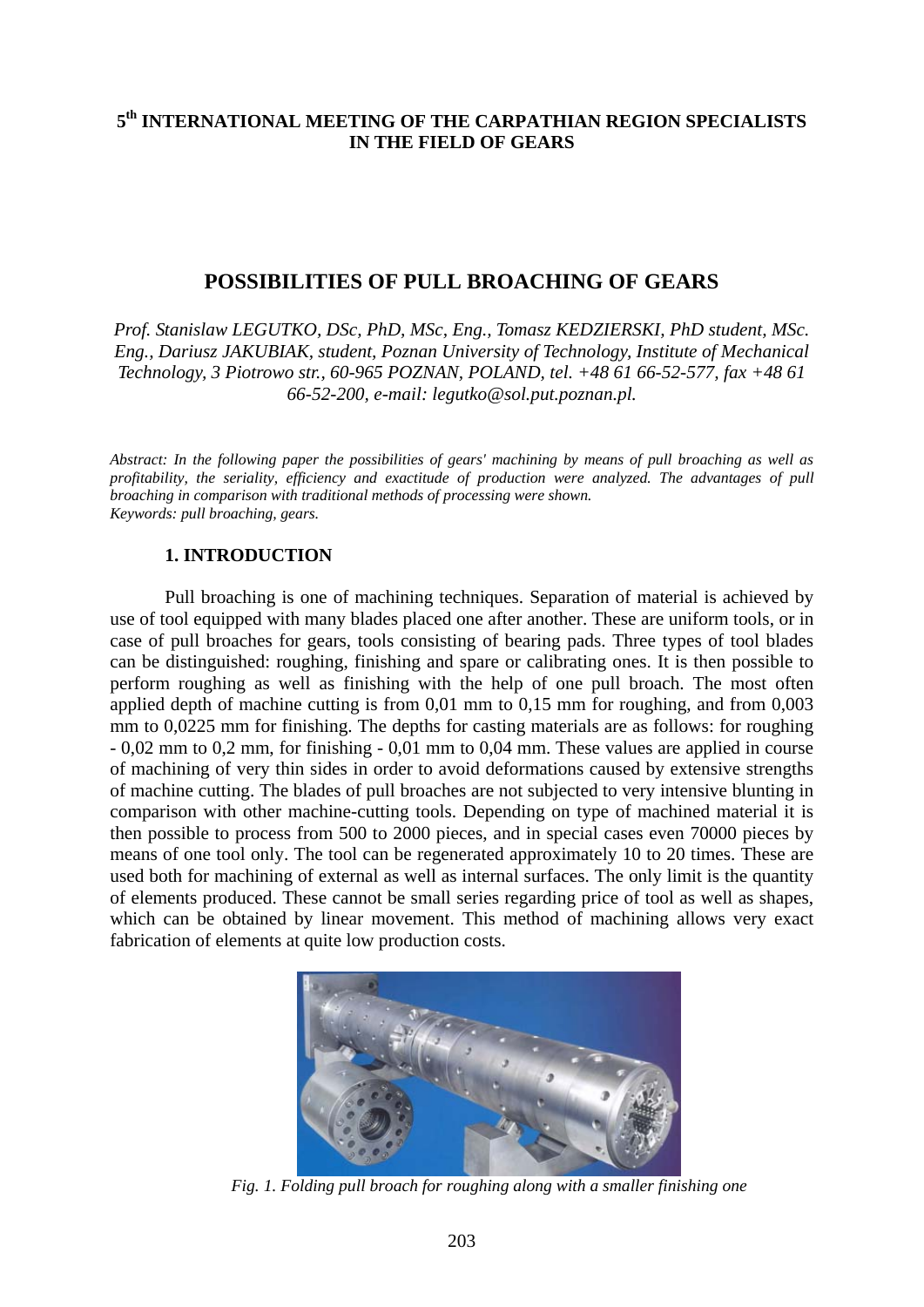### **2. PROCESS CHARACTERISTICS**

Gears are machined by means of internal pull broaches (Fig.1) produced uniformly or consisting of bearing pads. Push broaching of external toothing can be performed as follows:

- with motionless gear seated on vertical work arbor and moving "downwards" the push broaching toolset,
- with motionless push broach and sliding wheel with work arbor "upwards".

Push broaching of external toothing is the shortest way of teeth shaping and can be the most effective one. With diameters of approximately 100 mm, working transverse module  $mt = 1.2$  mm and width of toothed ring at approximately 18 mm the helical gears are produced in 18 seconds.

Pull broaching of internal toothing can be executed for gears of reference diameter that does not exceed 152,4 mm and modules of  $mn = 1,27$  to 4,25 mm. The hardness of pulled wheels should contain within limits of 179 to 217 HB. The thickness of layer machined by one pull broach blade should be approximately 0,09 mm. In order to achieve low work surface roughness of machined teeth there is such division of machined surface so that no traces after the following blade passage can remain.

The most optimum dimensions are assumed for wheel diameters of 80 mm to 160 mm as smaller dimensions cause difficulties in tool realization while larger wheels cause the weight of pull broach to increase. However meeting the needs of industry both smaller and larger wheels are produced. Gear produced by means of pull broaching by THE BROACH MASTERS Company is shown in Fig. 2. The production of such small, specific surface causes many challenges for designers of tools.



*Fig. 2. A gear produced in course of external pull broaching* 

The example can be tool-steel gear with 40 teeth pulled entirely from the cast. The machine is the unit of automatic line. Semi-finished products are provided and gravitational forwarding feeder then transfers finished pieces. The machine is, in most cases, capable; elements are completely machined in one passage of pull broach, maintaining dimensional tolerance and machined surface comparable with the one achieved by means of other techniques such as milling or hobbing for production of 490 elements per hour. In addition it is about ten times faster. Internal pull broaching is cheaper because it is fundamentally simpler in its construction. The exactitude and repeatability of gears production is very high and gears can be produced in  $9<sup>th</sup>$  accuracy class. For working speed from 1m/min to 30m/min and even to 60m/min the number of machined elements can be increased by simultaneous machining of two details at a time, by which the number of machined elements is doubled. The high process speed is maintained mainly by special feeders and receivers, which feed the socket of machine tool. The feeder precisely positions the roller for production of gear. Owe to easiness of process automating both short realization time and exactitude of positioning of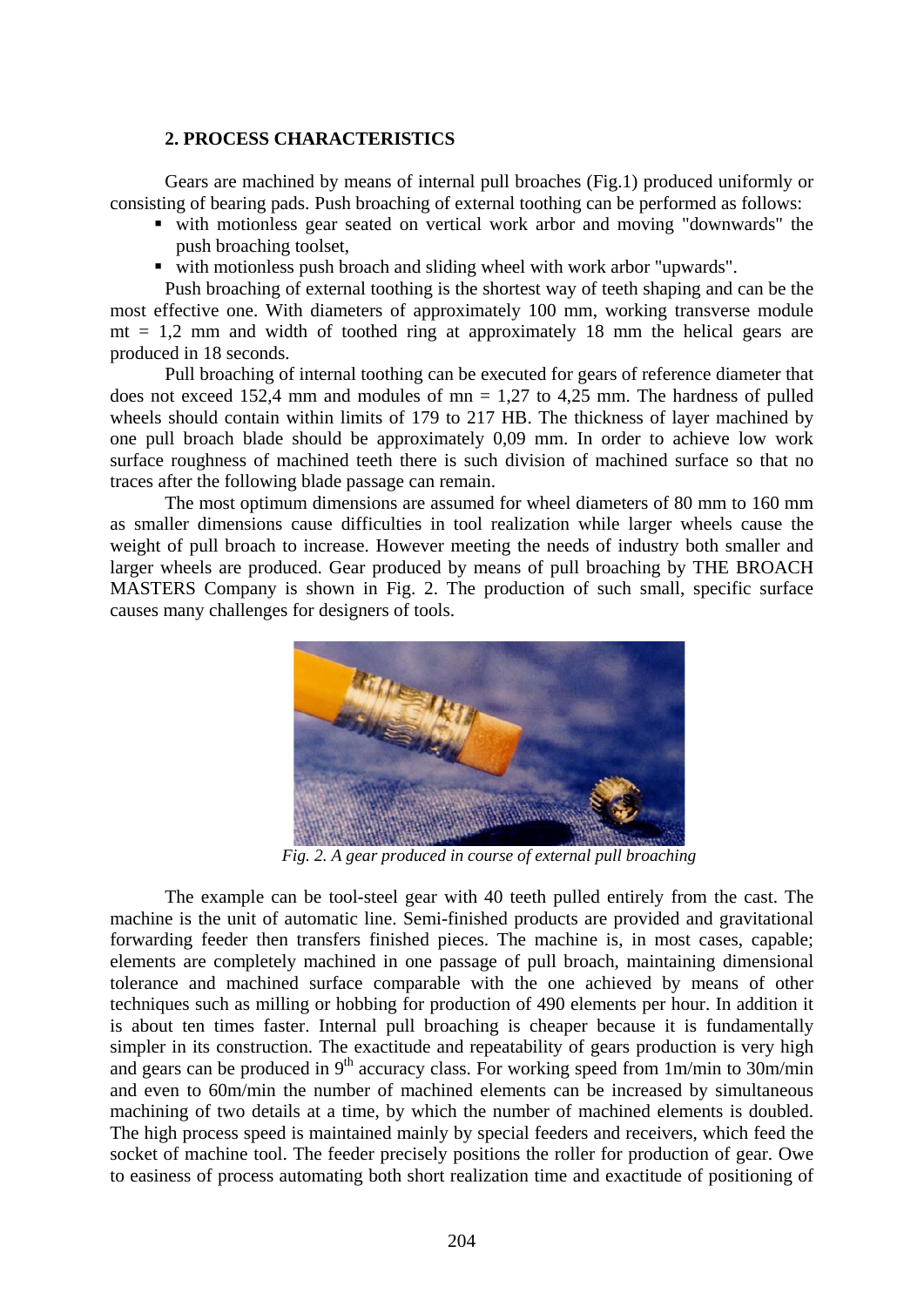element can be achieved. The process of machine cutting is based on continuous machine cutting of material, where through the high exactitude as well as low level of noise connected with realization of operation are provided.

Ways of forming tooth space of gears are shown in Fig. 3. Method C and D are disadvantageous ones since they cause quick wear of blades and the tool has to be frequently subjected to regeneration. The reason of this is friction of sides, that does not occur in A and B methods.



*Fig. 3. Examples of machined layer removal methods* 

### **3. TOOL IN THE PROCESS OF PULL BROACHING OF GEARS**

Pull broaching tools are produced mainly of HSS steel (70% of pull broaches), but also TiN coated HSS steel (about 20 %) as well as of cemented carbides (10%). The durability of gear pull broaching tool depends on alignment of machine, the length of

processing as well as type of cooling.



*Fig. 4. Classification of pull broaches*